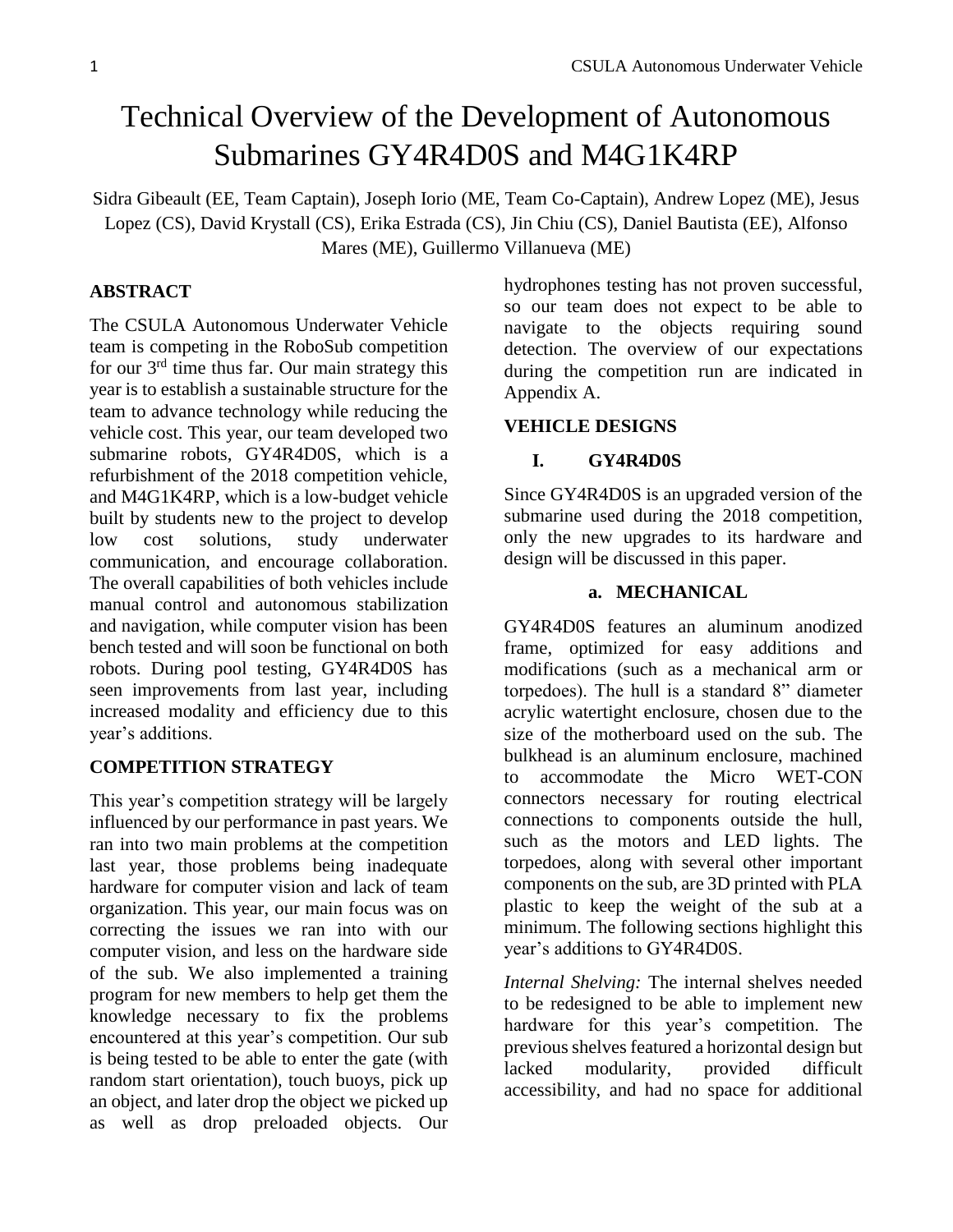components. The previous shelves are shown in Figure 1 below.



*Figure 1: Previous internal shelving system on GY4R4D0S.*

The main justification for this new shelving unit is the need for a GPU (graphics processing unit) on the sub. Additionally, the previous design made it difficult to service specific areas which required the entire system to be taken apart. To solve this problem, a new connector plate was designed to support the new system. The aluminum T-Slots supporting the connector plate also allow modularity in the system. Solidworks was used for stress analysis and for re-orienting circuit boards during the design of the shelving unit. Through this analysis, it was discovered that orienting the circuit boards vertically would maximize space inside the sub. Figure 2 shows the exploded and assembled views of the new implemented shelving unit.



*Figure 2: Solidworks CAD model of the new shelving unit implemented on GY4R4D0S.* 

Once the design was validated, the shelves were manufactured, as shown in Figure 3. The shelves weigh 4.38lbs, saving 43% in weight from the previous shelving system.



*Figure 3: Assembled shelving units to be installed on GY4R4D0S.* 

*Mechanical Arm:* The previous mechanical arm design was bulky, required many nonwaterproof servos, and was difficult to manufacture. The new mechanical arm design is sleeker, requires 1 linear actuator, and utilizes O-rings and enclosures for waterproofing. The 3D printed mounting plate gives the rigidity that is needed for the mechanical arm to be mounted and is lightweight. The arm is made of 3 sections of Aluminum 6061 and anodized to further improve corrosion resistance. It allows the control and manipulation of objects underwater, which is vital for gaining points at competition. Modularity is also improved, which allows for the next team to take the design and add improvements. The new arm design, after being machined, is shown in Figure 4.



*Figure 4: Assembled mechanical arm for installation on GY4R4D0S.*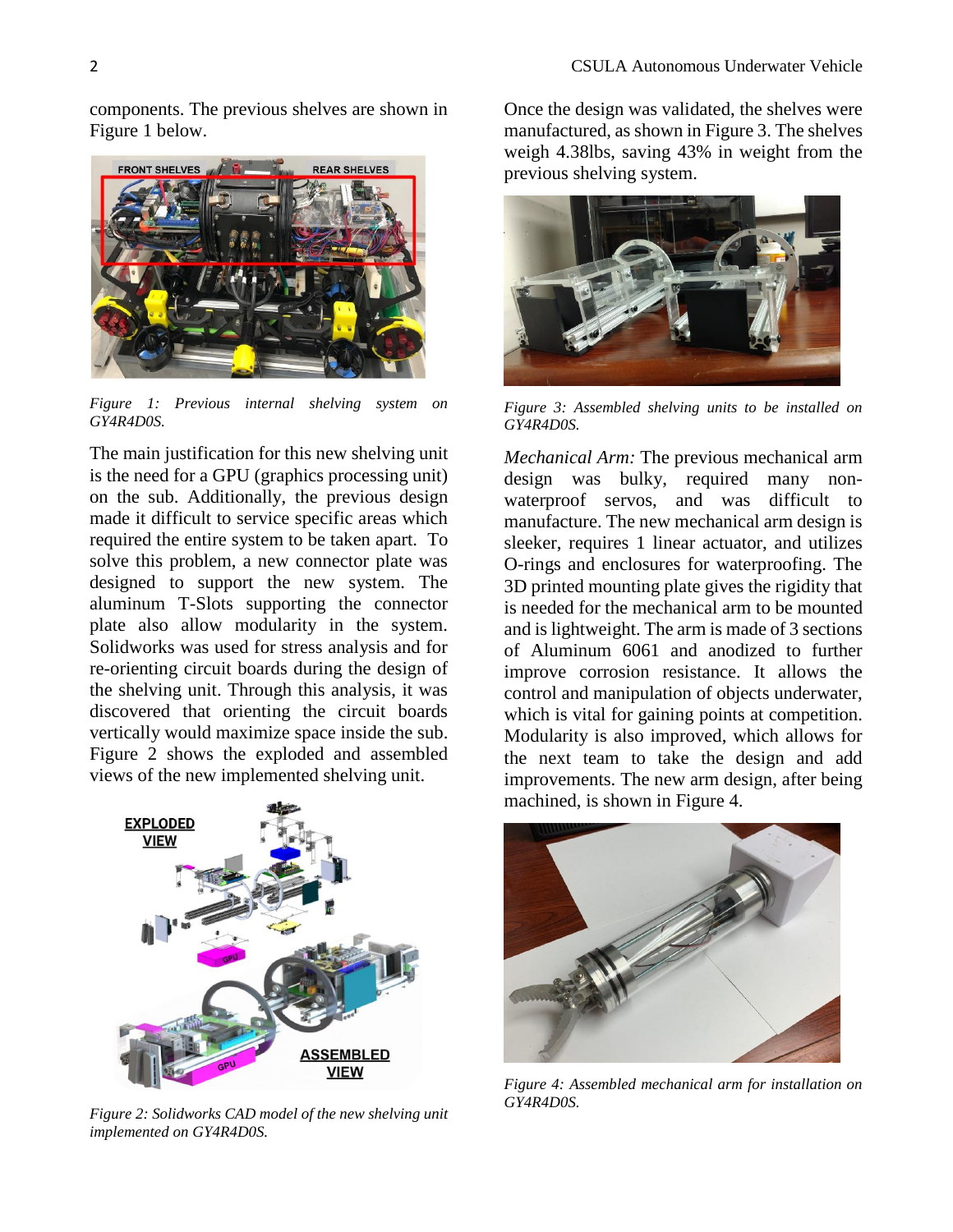## **b. ELECTRICAL**

This year's electrical system is very similar to the electrical system used in the 2018 version of our sub, with some modifications. Below, we highlight the main electrical development on the 2019 vehicle, the power regulation board.

*Power Regulation Board:* On the 2018 vehicle, several buck converters were used to step down the battery voltage value to the desired values for different electronic components. This year, the sub features a custom made power regulation board. The main advantage with this new implementation is an increase in space available for other electronics on the sub. The buck converters took up space on the shelving unit that was needed for other components. The power regulation board will supply voltages to the navigation equipment at 12V, to a Fathom X tether communication board, servo board, and hull LEDs at 7V, and provide additional outputs for future add-ons, including a 5V rail which was previously non-existent. Figure 5 is the initial design layout and manufactured power regulation board. The final product successfully takes a larger input nominal voltage of 14.8 V and regulates power to all required subsystems. The improved design is  $\frac{1}{4}$  of the weight and space used by the previous off the shelf voltage regulators. It also added 20 more outputs for future system add-ons.



*Figure 5: Initial PCB design and fully manufactured power regulation board.* 

#### **c. COMPUTER SCIENCE**

This year's project is built on the ROS platform, which uses the publisher/subscriber design pattern. The middleware was programmed using Python which helps the computer vision modules communicate with functions of the AUV. The computer vision module relied on OpenCV to gather an image stream which was then sent to be processed by YOLO. YOLO is trained with labelled image data that is then processed with a CUDA enabled GPU, and then is output to a weight file which can then be used by OpenCV. The GPU is the main addition to the computer vision aspect of the project since last year, as our team's goal for this year is to eliminate inaccuracy in our object detection image processing. The hardware used for raw data streams to be processed by different ROS modules were the Cameras, the Doppler Velocity Log (DVL) and an Inertial Measurement Unit (IMU).

This year, the team implemented a finite state machine to control the flow of events carried out by the sub. The diagram of our state machine is shown in Figure 6.



*Figure 6: Finite state machine architecture for GY4R4D0S navigation system.* 

This state machine is based on the objectives that we will perform during the competition, and all states besides the exit state will return back to the searching state. We decided to use a state machine to avoid a dead state in the AUV, which will increase our success by never being stuck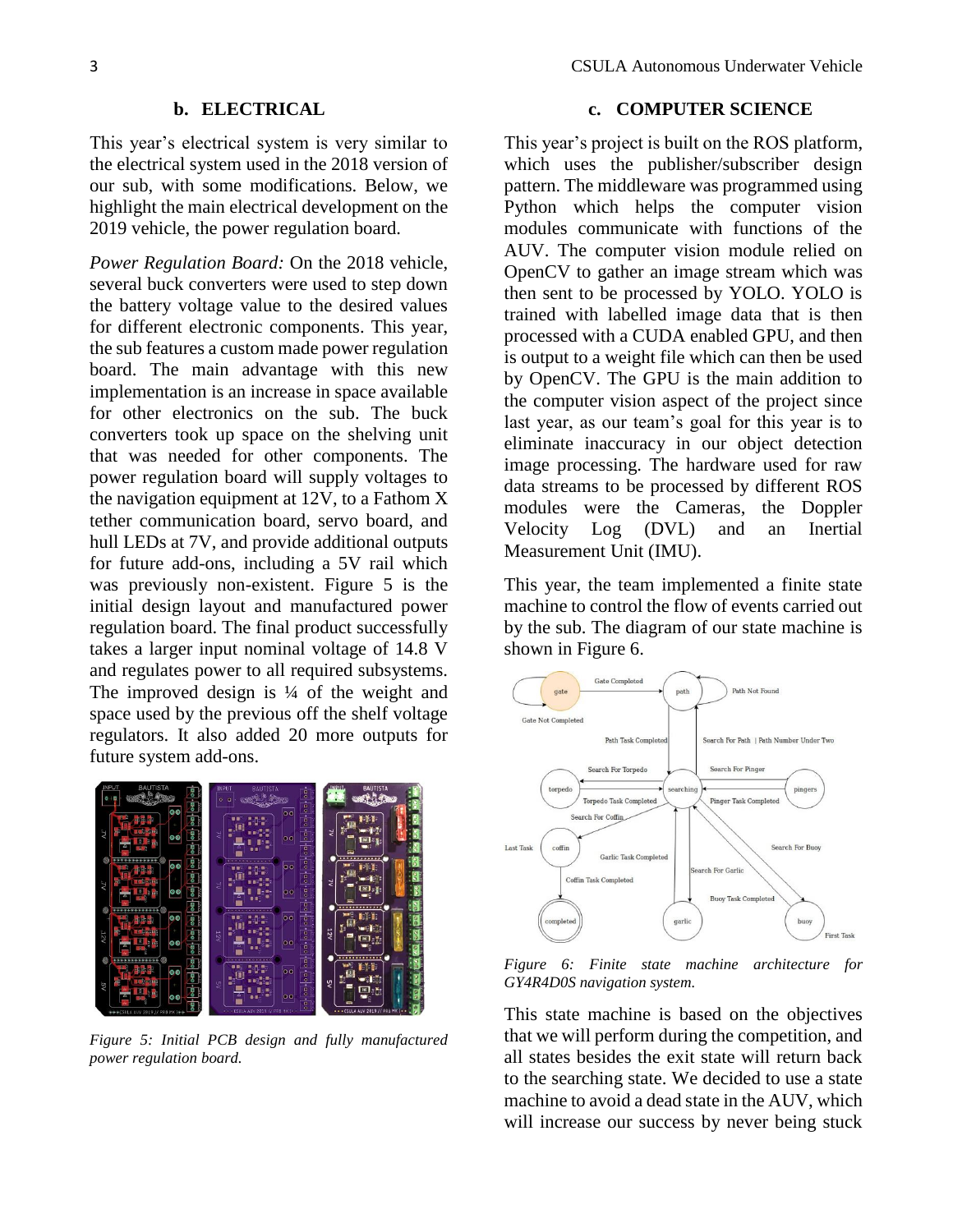somewhere. This is a major development from last year, as the state machine implemented on the 2018 vehicle kept pausing at times that it should have been carrying out a task.

#### **II. M4G1K4RP**

M4G1K4RP is the sub built by the students that will comprise next year's team, intended for practicing intervehicle communication while maximizing modality and cost efficiency. This vehicle was built on a very low budget and has less advanced electronics and materials than those of GY4R4D0S.

#### **a. MECHANICAL**

The mechanical design of Cal State LA's M4G1K4RP AUV was geared towards low cost and modularity. Moreover, the entirety of the manufacturing for the AUV was done in-house at the Cal State LA machine shop and AUV lab. The frame was manufactured with polycarbonate sheets and off-the-shelf T-slotted aluminum extrusions, modified for assembly and mounting other subassemblies. The AUV frame design is shown in Figure 7. The polycarbonate sheets had to be water jetted, since polycarbonate can't be laser cut safely. However, the polycarbonate was chosen, despite this inconvenience, for its flexibility and so the added complexity in manufacturing was worth the beneficial material properties. The frame is designed with mounting areas at the top and bottom of the vehicle for actuators and buoyancy control. Two forms of passive buoyancy control are utilized on M4G1K4RP, weights mounted to the bottom of the sub, and buoyancy foam installed at the top.

M4G1K4RP's thruster configuration allows for pitch, roll, and depth to be controlled simultaneously via adjacent corners of the AUV. Side thrusters are mounted at a farther distance from the AUV's center of gravity to maximize torque and for mounting clearance. The side thrusters are utilized to control yaw and forward/backward motion. The AUV's electronics are mounted to a shelving unit with



*Figure 7: Solidworks CAD model of M4G1K4RP frame with thruster configuration.* 

breadboard style modular mounting holes made from laser-cut acrylic sheets. The electronics shelving unit maximizes special efficiency for the electronics and helps with clean wire management. The upper hull houses the AUV's primary electronics, including the motherboard and thruster control board. The bottom hull houses the battery and cameras. The top view of the sub is shown in Figure 8, highlighting the thruster configuration and shelving unit in the top hull.



*Figure 8: M4G1K4RP top view showing thruster configuration.* 

#### **b. ELECTRICAL**

The electrical components on M4G1K4RP were chosen with cost and simplicity as the main priorities. M4G1K4RP features a power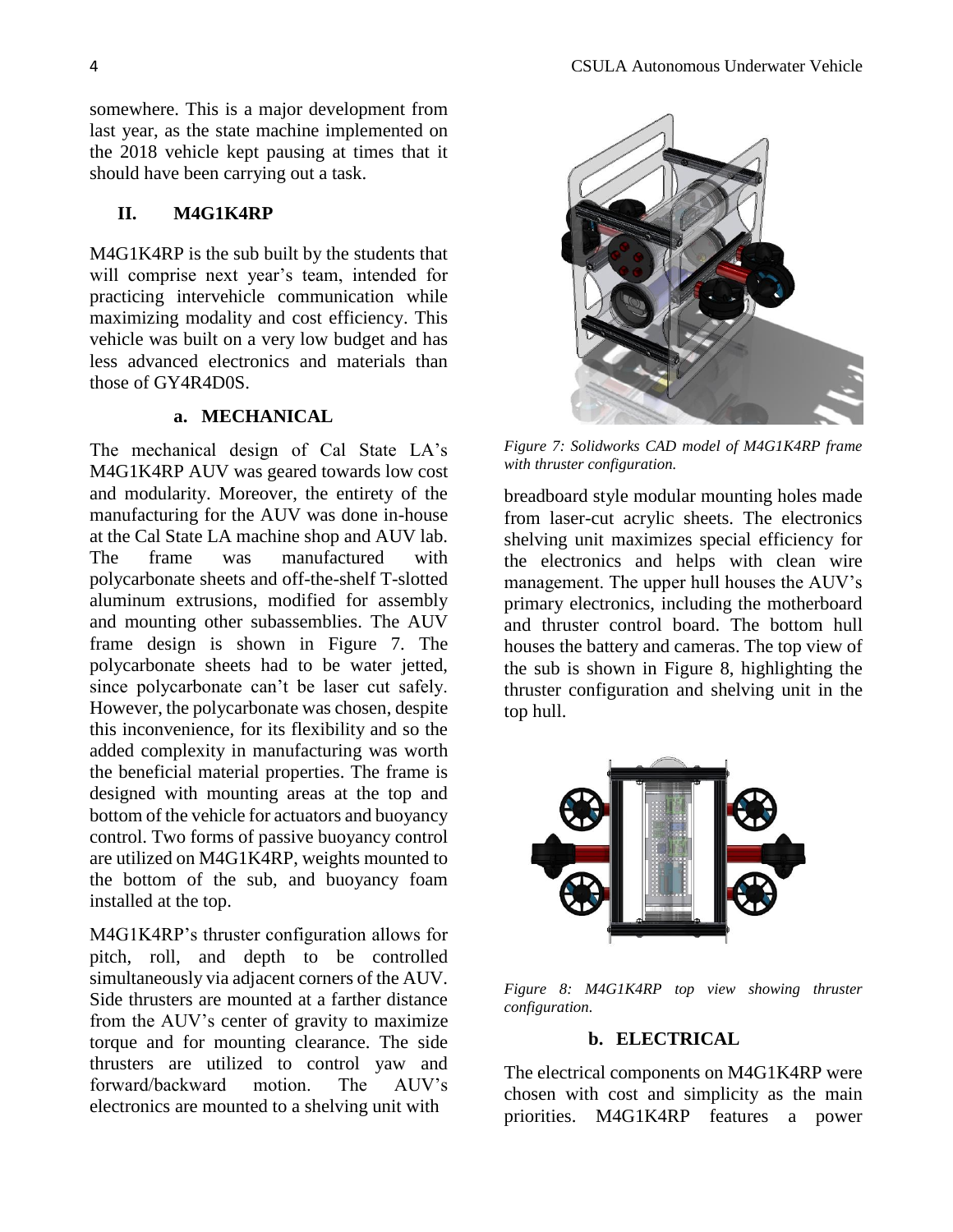distribution system utilizing buck converters to step down the battery's 14.8 volts for other components for simple power distribution. The components powered by this system include an Arduino board for stabilization, a custom made PWM board for thruster control, and the motherboard (which also powers the cameras). The thruster board was designed with special restrictions in mind and features a modular design with ESCs on both sides of the board and connectors and fuses along the sides of the board to save space. The board attached to the shelving unit is shown in Figure 9.



*Figure 9: M4G1K4RP internal shelving unit with electronics attached showing custom thruster PWM board.* 

# **c. COMPUTER SCIENCE**

A LattePanda development board was chosen for the primary control of the sub due to its low cost and sufficient capabilities for object recognition. The state machine architecture for M4G1K4RP is very similar to the architecture designed for GY4R4D0S (see Figure 6), with some simplifications due to hardware limitations. A ROS top-level architecture is implemented for navigation, and the computer vision is trained using a Haar Cascade model. The sub features LED lights that act as indicators of the task the sub is currently attempting to complete.

#### **EXPERIMENTAL RESULTS**

## **I. GY4R4D0S**

During the year-round pool testings with GY4R4D0S, the team was able to accomplish full manual control of the sub and has done decent work on the computer vision algorithms. The pool testing dates have been mainly aimed towards waypoint navigation with the DVL, and the team has achieved many successes in understanding last year's code and changing it to suit the needs of this year's team. The machine learning algorithms have seen increased functionality with the addition of a GPU and the state machine model works well for our competition strategy this year. The power regulation board was also bench tested with several different electrical configurations.

# **II. M4G1K4RP**

The testing time in the pool is primarily spent testing the navigation, control, and computer vision of the sub. Through our controls testing and buoyancy adjustments, we were able to achieve a very polished stabilization algorithm. Our results from testing computer vision and navigation are comparable to those of GY4R4D0S, as it supports a similar software structure. Currently, the team is testing object detection with M4G1K4RP and has seen some success thus far during tests.

# **ACKNOWLEDGEMENTS**

We would like to thank our advisers, J. Diego Santillan, Dr. He Shen, Dr. Mark Tufenkjian, and Dr. Mark Sargent for their countless hours of dedication towards helping us succeed throughout the year on this project. Mark Tufenkjian's grant from the ONR largely funded our project, as well as the CSULA Associated Students, Inc. Additionally, we would like to thank our machinist, Blake Cortis, for his help machining our arm and bulkhead and for providing his advice. We would also like to thank Sparkfun for sponsoring us for \$200 towards materials, as well as Mathworks and Dassault Systèmes for the kind contributions of software licenses for our team.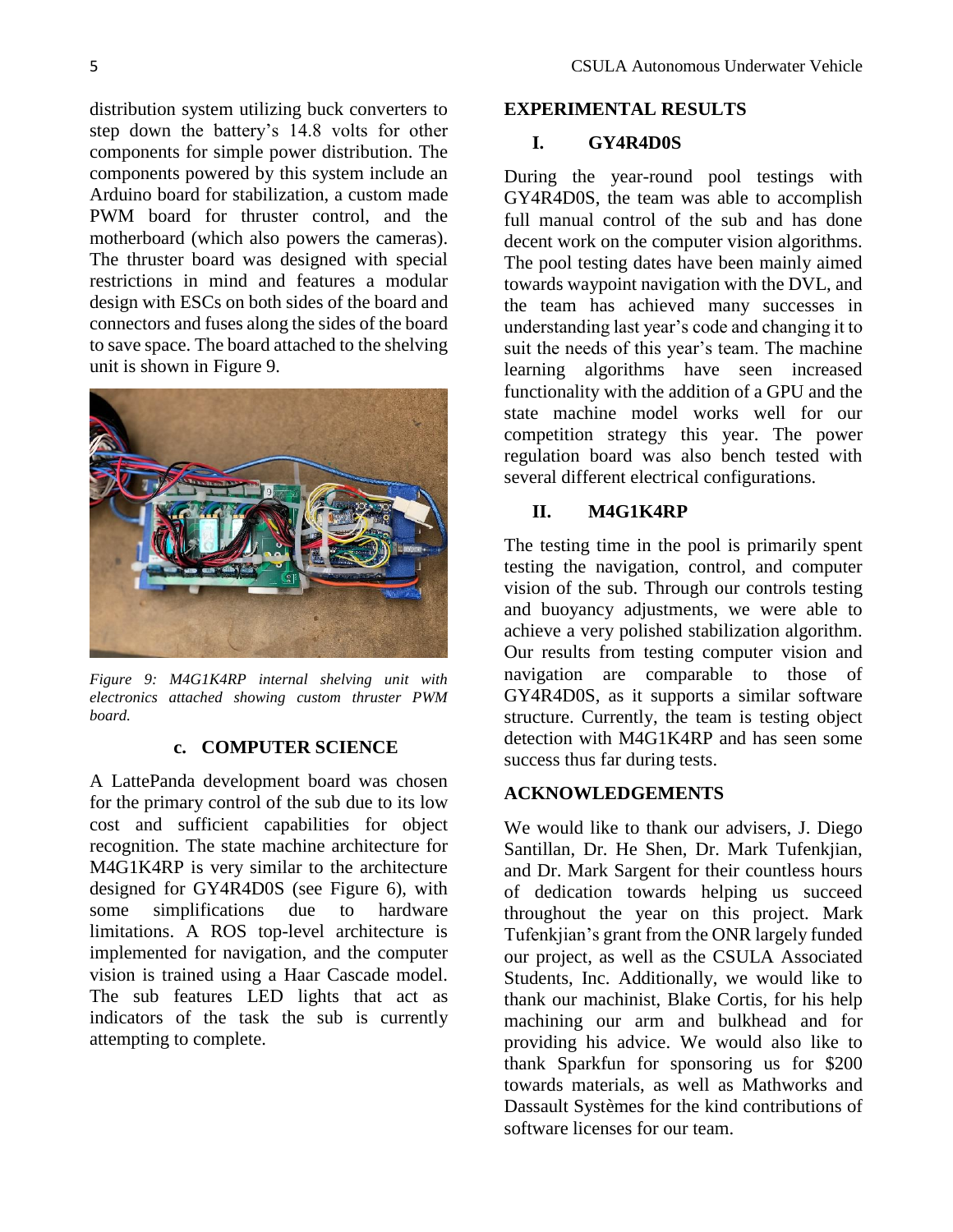# *Appendix A: Expectations*

|                                                     | <b>Maximum Points</b> | <b>Expected Points</b> | <b>Points Scored</b> |
|-----------------------------------------------------|-----------------------|------------------------|----------------------|
| <b>Utility of Team Website</b>                      | 50                    | 25                     |                      |
| <b>Technical Merit (from journal paper)</b>         | 150                   | 110                    |                      |
| Written Style (from journal paper)                  | 50                    | 40                     |                      |
| <b>Capability for Autonomous Behavior (static</b>   | 100                   | 85                     |                      |
| judging)                                            |                       |                        |                      |
| <b>Creativity in System Design (static judging)</b> | 100                   | 70                     |                      |
| <b>Team Uniform (static judging)</b>                | 10                    | 10                     |                      |
| <b>Team Video</b>                                   | 50                    | 40                     |                      |
| <b>Pre-Qualifying Video</b>                         | 100                   | 100                    |                      |
| Discretionary points (static judging)               | 40                    | 30                     |                      |
| <b>Total</b>                                        | 650                   | 510                    |                      |

# Subjective Measures

# Performance Measures

| Weight                                             | See Table 1 / Vehicle  | $-130$           |  |
|----------------------------------------------------|------------------------|------------------|--|
| Marker/Torpedo over weight or size by <10%         | Minus 500 / marker     | $\theta$         |  |
| Gate: pass through                                 | 100                    | 100              |  |
| <b>Gate: maintain fixed heading</b>                | 150                    | 150              |  |
| Gate: coin flip                                    | 300                    | 300              |  |
| Gate: pass through 60% section                     | 200                    | 200              |  |
| Gate: pass through 40% section                     | 400                    | $\theta$         |  |
| Gate: style                                        | $+100$ (8x max)        | $\overline{0}$   |  |
| Collect pickup: crucifix, garlic                   | $400/$ object          | 400              |  |
| Follow the "path" (2 total)                        | $100/$ segment         | 200              |  |
| Slay vampires: any, called                         | 300, 600               | 300              |  |
| Drop garlic: open, closed                          | 700, 1000 / marker (2) | 700              |  |
|                                                    | $+$ pickup)            |                  |  |
| Drop garlic: move arm                              | 400                    | 400              |  |
| Stake through Heart: Open Oval, Cover Oval,        | 800, 1000, 1200 /      | 800              |  |
| <b>Sm Heart</b>                                    | torpedo $(max 2)$      |                  |  |
| <b>Stake through Heart: Move lever</b>             | 400                    | $\boldsymbol{0}$ |  |
| <b>Stake through Heart: Bonus - Cover Oval, Sm</b> | 500                    | $\overline{0}$   |  |
| <b>Heart</b>                                       |                        |                  |  |
| <b>Expose to Sunlight: Surface in Area</b>         | 1000                   | 1000             |  |
| <b>Expose to Sunlight: Surface with object</b>     | $400/$ object          | $\theta$         |  |
| <b>Expose to Sunlight: Open coffin</b>             | 400                    | $\boldsymbol{0}$ |  |
| <b>Expose to Sunlight: Drop Pickup</b>             | 200 / object (crucifix | $\boldsymbol{0}$ |  |
|                                                    | only)                  |                  |  |
| <b>Random Pinger first task</b>                    | 500                    | $\boldsymbol{0}$ |  |
| <b>Random Pinger second task</b>                   | 1500                   | $\boldsymbol{0}$ |  |
| <b>Inter-vehicle Communication</b>                 | 1000                   | $\boldsymbol{0}$ |  |
| Finish the mission with $T$ minutes (whole $+$     | Tx100                  | 500              |  |
| factional)                                         |                        |                  |  |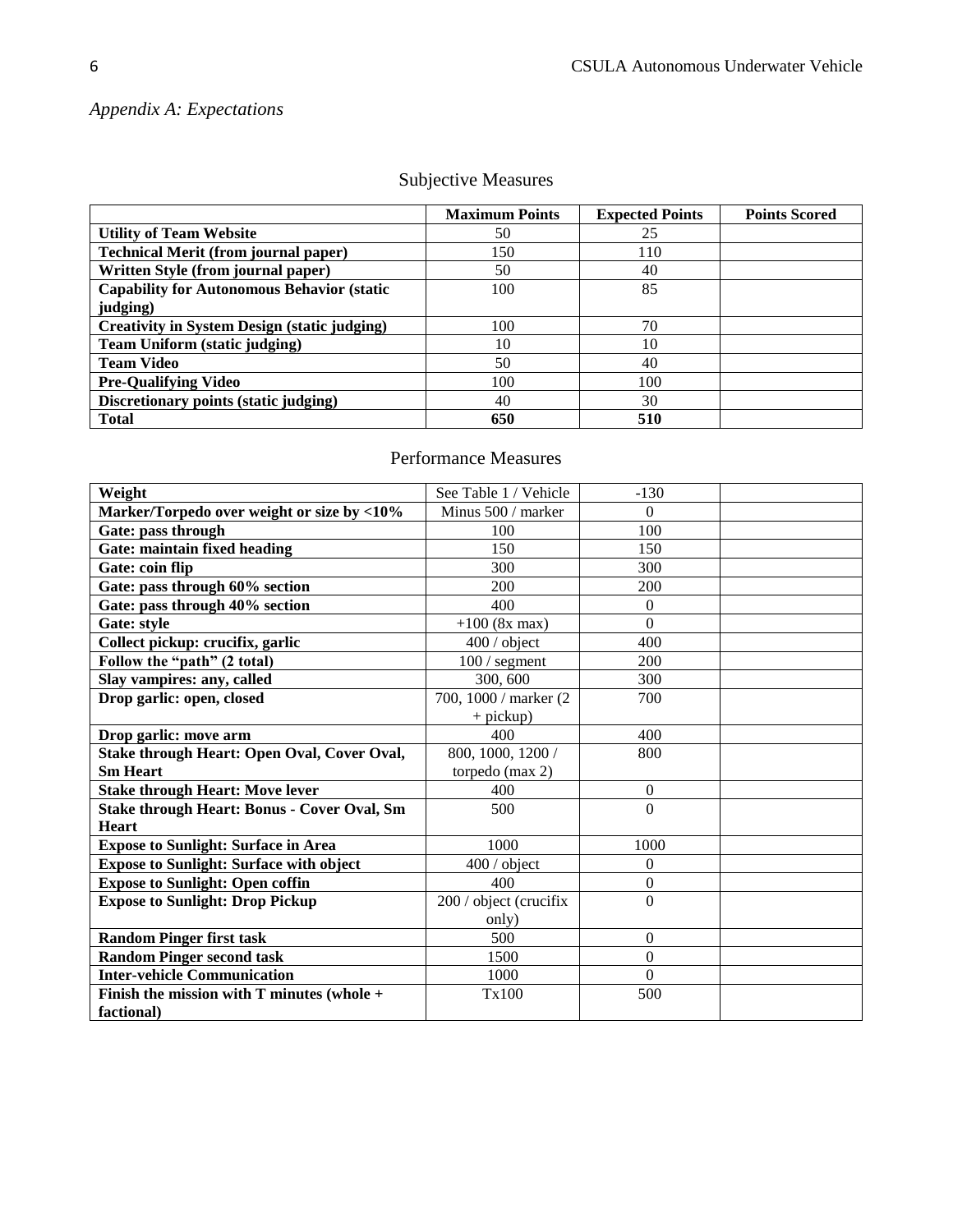| Component                    | <b>Vendor</b>        | Model/Type         | <b>Specs</b>               | Cost (if new) |
|------------------------------|----------------------|--------------------|----------------------------|---------------|
| <b>Buoyancy Control</b>      | Amazon               | Arduino Mega       | PID controller             | Re-used       |
| Frame                        | Various              | Aluminum           | $\frac{1}{4}$ , waterjet & | Re-used       |
|                              |                      |                    | anodized                   |               |
| <b>Waterproof Housing</b>    | <b>Blue Robotics</b> | Waterproof acrylic | $8"$ series and 4"         | Re-used       |
|                              |                      | enclosures         | series                     |               |
| <b>Waterproof Connectors</b> | <b>SEACON</b>        | Wetcon             | 6 pin and 10 pin           | Re-used       |
| <b>Thrusters</b>             | <b>Blue Robotics</b> | T <sub>200</sub>   | 5.1 kgf max thrust         | Re-used       |
| <b>Motor Control</b>         | <b>Blue Robotics</b> | <b>ESC</b>         | 30 amp                     | Re-used       |
| <b>High Level Control</b>    |                      | ROS, Python 2.7    |                            |               |
| <b>Actuators</b>             | Amazon               | Agonix linear      | 12V, 225lbs                | \$39.95       |
|                              |                      | actuator           |                            |               |
| <b>Battery</b>               | HobbyKing            | MultiStar          | 10000mAh / 14.8V           | \$122.44      |
| Regulator                    | OshPark              | <b>Custom PCB</b>  |                            | \$65.00       |
| <b>CPU</b>                   | Amazon               | Intel i5           | $3.1$ GHz                  | Re-used       |
| Motherboard                  | Newegg               | Micro ATX          | Support for                | Re-used       |
|                              |                      |                    | i7/i5/i3/Celeron           |               |
|                              |                      |                    | processor                  |               |
| Programming Language 1       |                      | Python 3           |                            |               |
| Programming Language 2       |                      | $C++$              |                            |               |
| <b>Inertial Measurement</b>  | Vectornav            | VN-100 IMU/AHRS    | 32bit processor, 3-        | Re-used       |
| Unit (IMU)                   |                      |                    | axis accel, gyro, mag      |               |
| Doppler Velocity Log         | Teledyne             | Pathfinder         | 600kHz                     | Re-used       |
| (DVL)                        |                      |                    |                            |               |
| Camera(s)                    | <b>Blue Robotics</b> | Low-light HD usb   | 2MP, 1080p                 | \$89.00       |
|                              |                      | camera             |                            |               |
| Algorithms: vision           |                      | YOLO v2            |                            |               |
| Algorithms: localization     |                      | Custom             |                            |               |
| and mapping                  |                      |                    |                            |               |
| Algorithms: autonomy         |                      | Custom             |                            |               |
| Team size (number of         |                      | 20                 |                            |               |
| people)                      |                      |                    |                            |               |
| HW/SW expertise ratio        |                      | 50/50              |                            |               |
| Testing time: simulation     |                      | 0hr                |                            |               |
| Testing time: in-water       |                      | 50hr               |                            |               |

# *Appendix B: GY4R4D0S Component Specifications*